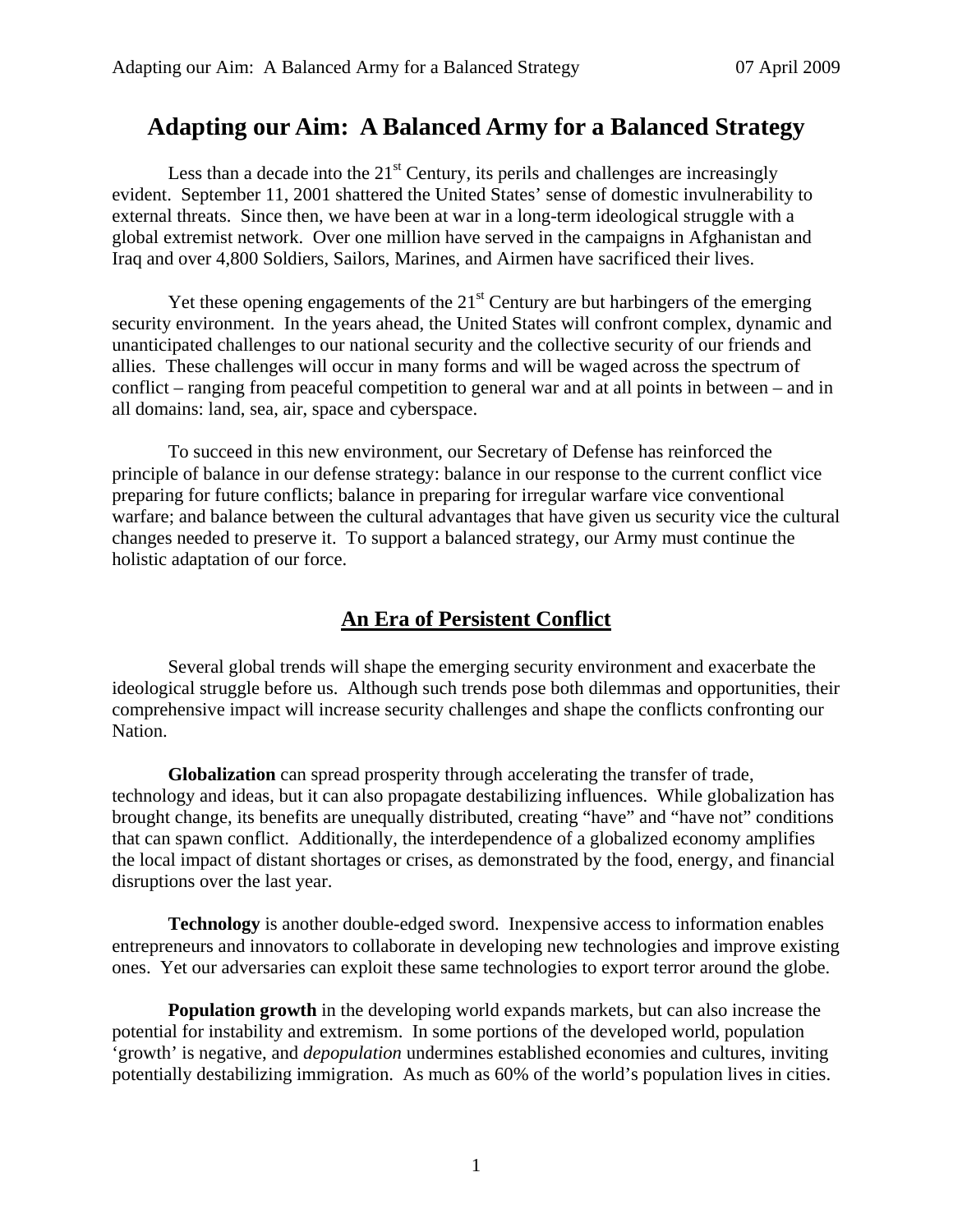This increased urbanization offers adversaries large targets of opportunity while simultaneously providing concealment and protection against counteraction.

Increased **resource demand** is a consequence of growing global prosperity and populations. While this demand may encourage more efficient use of natural resources and the development of alternatives, burgeoning middle classes in newly industrialized countries such as China and India exacerbate demands on already scarce resources. These rising demands for energy, water and food may enhance the potential for conflict.

**Climate change and natural disasters** have energized states and international institutions to work closer together to alleviate suffering. They can also compound already difficult conditions in



developing countries, causing humanitarian crises, driving destabilizing population migrations and raising the potential for epidemic diseases.

The two trends of greatest concern are proliferation and failing states. **Proliferation of weapons of mass destruction** increases the potential for catastrophic attacks that may be globally destabilizing and can undercut the confidence that spurs economic development. Al-Qaida and affiliated terrorist groups already seek WMD and will use them against American/Western interests given the opportunity.Meanwhile **failed or failing states** that lack the capacity or will to maintain territorial control can provide safe havens for terrorist groups to plan and export operations. The merging of these two trends is particularly worrisome: failing states that offer safe haven to terrorists seeking weapons of mass destruction.

 The combined impact of these trends makes it likely that the next decades will be ones of *persistent conflict – protracted confrontation among state, non-state, and individual actors that are increasingly willing to use violence to achieve their political and ideological ends.* To be clear, *persistent conflict* does not imply *perpetual warfare*. Protracted competition and friction will manifest themselves in many forms as interests collide across the globe. Our pre-9/11 commitment of military forces was rare and episodic. Our commitments in the future will be more frequent, and continuous. Conflicts will arise unpredictably, vary in intensity and scope, and last for uncertain durations.

## **The Evolving Character of Conflict**

Conflict is indeed "normal" to the human condition. Nations and other actors always seek their interests; the fundamentals of conflict do not change. Although the fundamental *nature* of conflict is timeless, its *character* reflects the unique conditions of each era. The global trends that shape an era of persistent conflict will significantly alter its character: how conflicts manifest themselves, the attributes of the protagonists, and the processes and techniques of conflict resolution.

Conflicts will be waged between and among **diverse actors**, both state and non-state, with the former frequently acting covertly, and the latter sometimes acting through state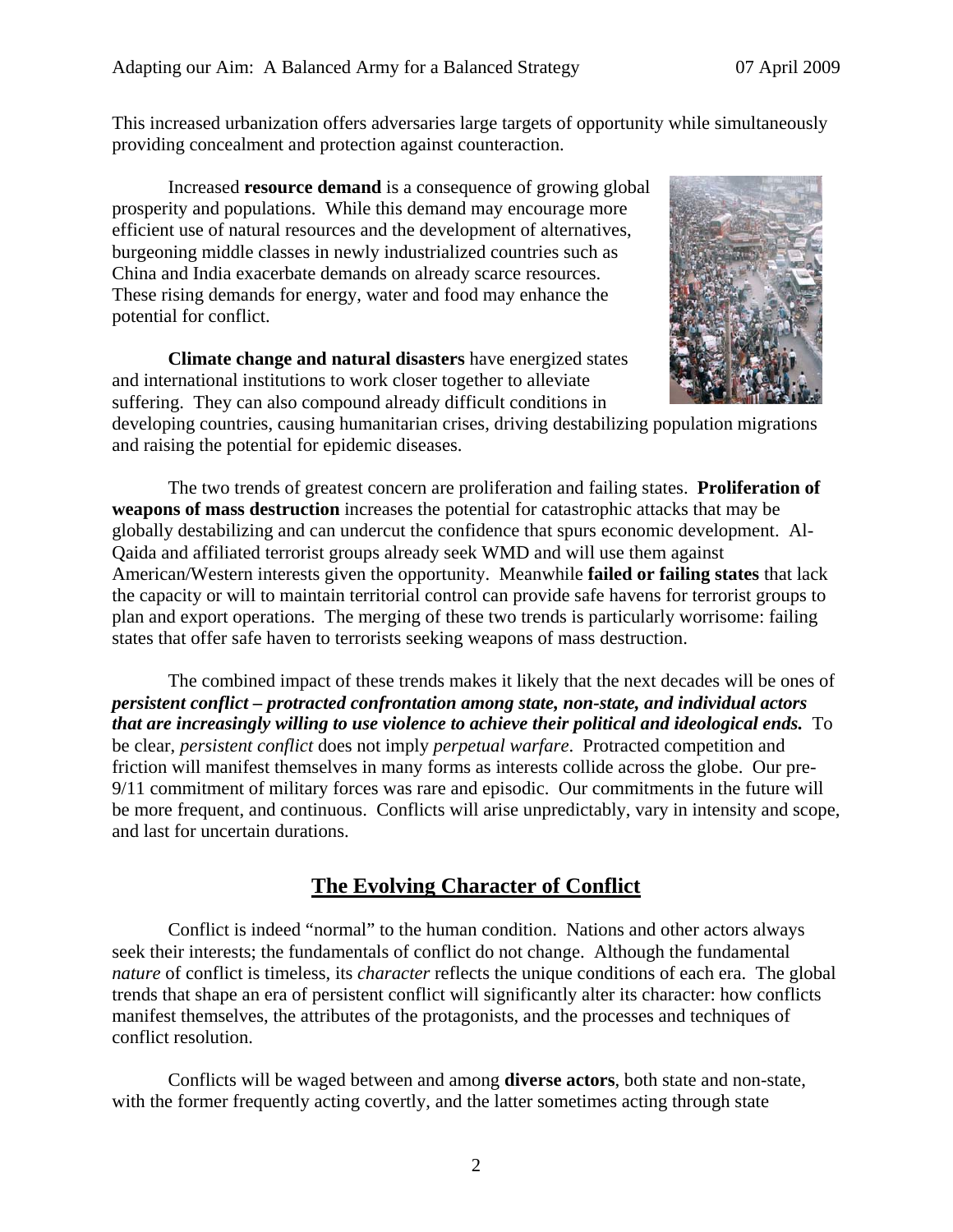

sponsorship or as a proxy for a state. The Second Lebanon War in 2006 pitted the state of Israel against a non-state actor, Hezbollah, directly supported by Iran, inside the territory of Lebanon. Such situations pose special challenges to an international system that has been focused on conflict between and among nation states. Conflict motives, objectives, and even the identities of protagonists may be difficult to discern and will shift over time. The presence and power of non-state actors, in

particular their ability to challenge nation states, is a significant shift in the character of conflict. States no longer hold a monopoly on the means of violence.

Ideological competition for sovereignty and influence over populations also characterize current conflict. Gaining the support of indigenous populations, always instrumental to the outcome of conflict, is now so important that conflict cannot be waged "around the people," it is unavoidably waged "**among the people.**" Many of the safe havens we encounter today are "safe" not because of their geographic location, but because of the popular support our adversaries find in those locations. Adversaries will seek to mitigate conventional advantages,

operating anonymously among indigenous populations to avoid detection and counteraction. Hezbollah, for example, made extensive use of civilian areas to deter Israeli counterstrikes.

Future conflicts will be **unpredictable** and may arise suddenly, expand rapidly into unanticipated locations, and last for unexpected durations. Adversaries

will pursue a dynamic combination of means, shifting their employment in rapid succession and exploiting the element of surprise**.** Conflicts may also expand to areas historically immune to conflict, such as space and cyberspace. Previous trends may be suddenly reversed: Hezbollah inflicted more Israeli casualties per Arab fighter in 2006 than did any opponent in 1956, 1967, 1973 or 1982.

Local conflicts and their social, economic, and political consequences are no longer locally confined, but offer increasing potential for spillover, creating regional and global destabilizing effects. Moreover, the interconnectedness of a globalized world will cause crises – such as a high level of lawlessness and violence – to arise quickly. The conditions resolving crises, however, such as governance or effective rule of law, evolve slowly. There will be a

premium on being able to anticipate and adjust the type, amount and rate of efforts applied to achieve stability, metering strategic objectives against sustainable strategic resources.

Conflicts will continue to take place under the **unblinking scrutiny** of the 24-hour media cycle. A global media presence and increasingly universal access to information will ensure that details of a conflict are rapidly available through social, communications, and cyber networks. Adversaries now have many fora to disseminate their messages worldwide.



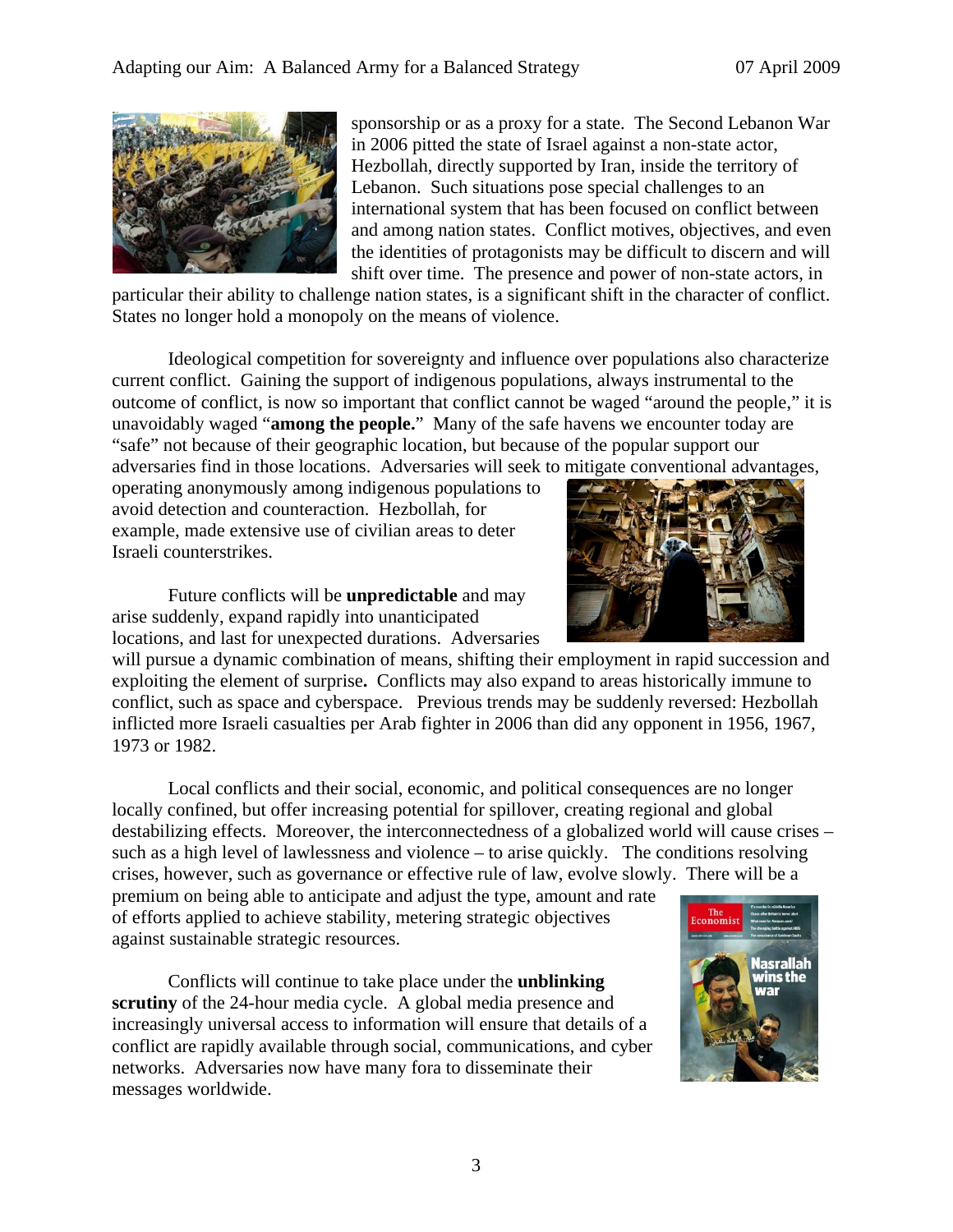Future conflicts will also present a new array of threats that defy simple categorization. Formerly, we could differentiate and categorize threats as conventional or unconventional; regular or irregular; high intensity or low intensity; traditional, terrorist, or criminal. Such categorization was useful because each categorized threat had an associated counter. It is no longer enough to discern the 'correct' conflict category and then pursue a singular solution approach. We are more likely to face **hybrid threats** – dynamic combinations of conventional, irregular, terrorist and criminal capabilities.



 The Israeli-Hezbollah conflict in 2006 also illustrates the potential impact of hybrid threats. Hezbollah employed modern civil technology (secure cell phones, computers, and video telecommunications systems) combined with military means (anti-tank, surface-to-air, and anti-ship missiles, rockets, mortars, unmanned aerial vehicles and improvised explosive devices (IEDs)) in an innovative array of unanticipated patterns. Additionally, Hezbollah placed an emphasis on holding ground, concentrated its forces and engaged in sustained fights associated more with conventional forces. Hezbollah's methods and tactics were a mixture of the conventional and unconventional.

Hezbollah demonstrates that today's non-state actors are not

limited to irregular, guerrilla methods. The future is not simply irregular warfare by non-state actors: adversaries can be expected to use a full spectrum of options, including every political, economic, informational, and military measure at their disposal. The dominance of cultural and demographic factors will present leaders with complex challenges that will require increasingly complex solutions. Hybrid threats necessitate hybrid solutions, and such solutions increasingly require military forces adaptive enough to function in a variety of situations against myriad threats with a diverse set of national, allied and indigenous partners.

### **Adapting Our Aim**

 Either explicitly documented or implicitly understood, an Army always has an "aim:" a unifying strategic concept that guides its response to the demands of strategy. The strategic challenge is that this aim must address the preponderance of our projected requirements, while recognizing the imperative to address any mission of the Nation – whether projected or not. Our aim can never be exactly right; indeed, we can only aspire to be "not too wrong." Therefore our aim is not only a 'point of aim' to address the broadest reach of potential requirements, it is equally a 'point of adaptation' – a base from which we shift to meet reality as it unfolds – perhaps with unsettling surprise and speed. **Given the volatility, uncertainty, complexity and ambiguity of current and future strategic demands, versatility is the defining quality that must inform every dimension of our Army.**

 In retrospect, the aim that informed the United States Army from its Vietnam experience to the end of the Cold War benefited from a strategic environment of unusual clarity. The nature of the Soviet threat, together with the primacy of our interests in Europe and Asia, muted any debate: our aim point was major combat operations. Throughout most of the Cold War we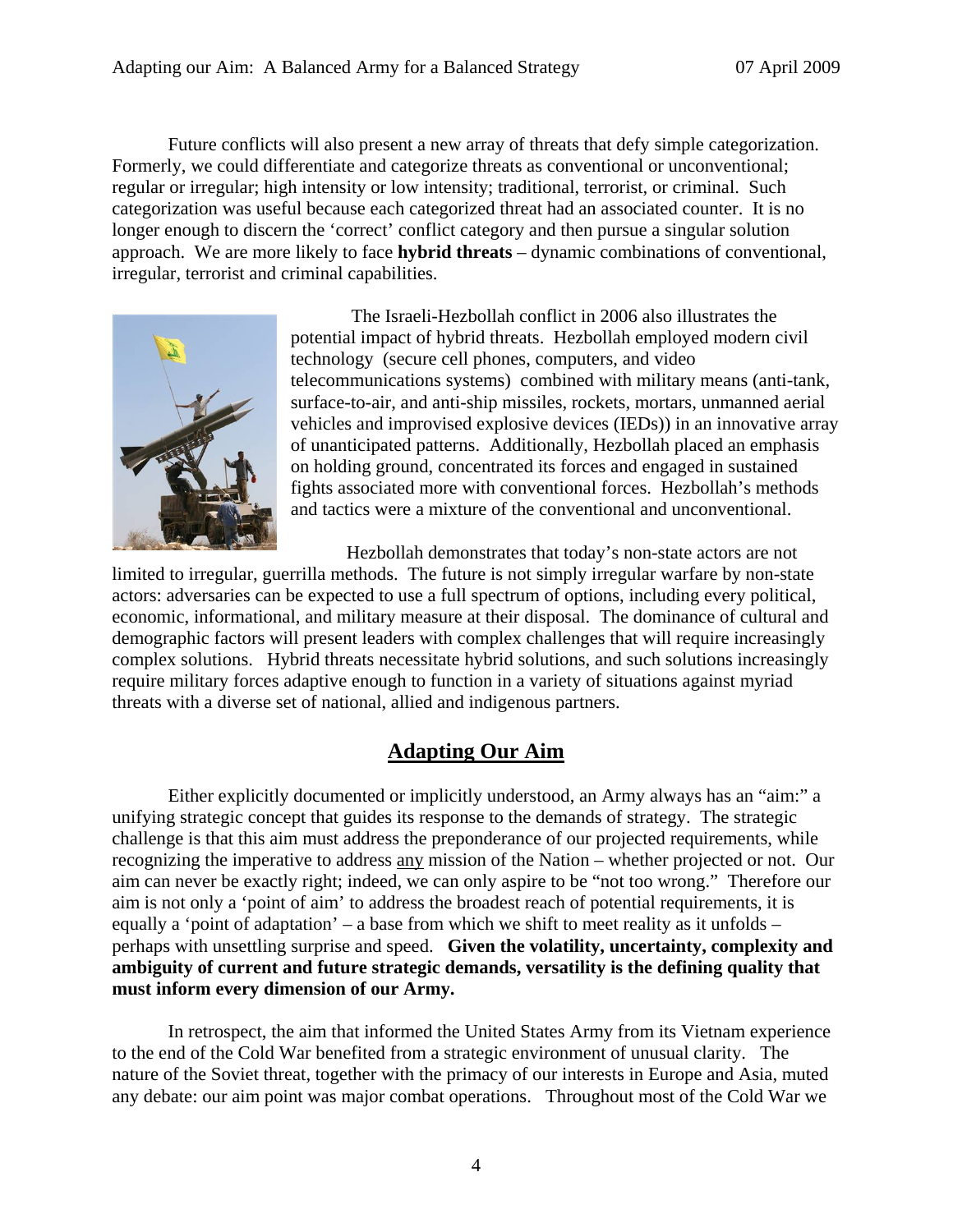configured and sized the Army to swiftly defeat an adversary in one major regional conflict while holding another at bay long enough to ready the forces to defeat him in turn. This strategic concept was inherently sequential and relied on tiered readiness that could be progressively improved with a deliberate mobilization process. We viewed major combat operations as exceptional, episodic events in limited duration campaigns to achieve clearly definable end states. Our emerging strategic concept for an era of persistent conflict views operations as routine and enduring. These operations are inherently expeditionary, with unforecast areas of commitment and unpredictable durations. End states evolve as conditions shift and adversaries adapt. **At no time in our history has versatility been at a higher premium in our Army.**

 The Army has been progressively shifting its aim to match this emerging strategic concept since the end of the Cold War. Once again, the Army led with doctrine. Initially in the early 90's there was the recognition that military operations entail both "war" and "other than war," and at the start of this decade a more mature conceptualization of military operations emerged as a combination of offense, defense, and stability operations. But although our ideas were progressing, our aim did not significantly shift: our aim point, in fact the aim point for the entire Department of Defense, remained at the high end of the spectrum, on major combat operations (MCOs). We still believed that requirements outside of MCOs were "lesser and included" – easily addressed by forces prepared for the Big Fight.

 The MCO aim point proved to be increasingly difficult as a base for adaptation. The successful deployment of the  $1<sup>st</sup>$  Armored Division to Bosnia to conduct stability operations required extraordinary measures, and a later deployment to Albania was viewed as too slow and inflexible. Although our 2001 doctrine recognized full spectrum operations, our visualization of the combination of offense, defense and stability was incomplete. The lessons of Iraq and Afghanistan taught us the inextricable, seamless, simultaneous nature of full spectrum operations. We have reinforced that lesson in our most recent 2008 doctrine. Our fundamental operational concept is *full spectrum operations*: "Army forces combine offensive, defensive, stability or civil support operations simultaneously as part of an interdependent joint force to seize, retain, and exploit the initiative, accepting prudent risk to generate decisive results."<sup>[1](#page-4-0)</sup> The emphasis on these different elements of full spectrum operations changes with echelon, time, and location. Full spectrum operations is an inherently versatile doctrinal approach.

 Doctrine alone cannot drive comprehensive change. Our shift in aim has extended to organizational design. The modular redesign shifted the Army from a division-centric to a brigade-centric approach, reallocating organic enablers to lower echelons. To further adaptability in a COIN-focused, irregular environment, intelligence assets were increased and some maneuver flexibility of brigades were traded to their organic battalions. Similarly, our training policies have evolved to distinguish the core training associated with unit design from the mission-specific training of imminent deployment. In addition, numerous material adjustments have been applied to respond to the operational needs of forces in contact – while in contact. Our entire approach to readiness has transformed as we implemented a cyclic force generation process.

 $\overline{a}$ 

<span id="page-4-0"></span><sup>&</sup>lt;sup>1</sup> FM 3-0, Operations, Headquarters Department of the Army, February 2008, p 3-1.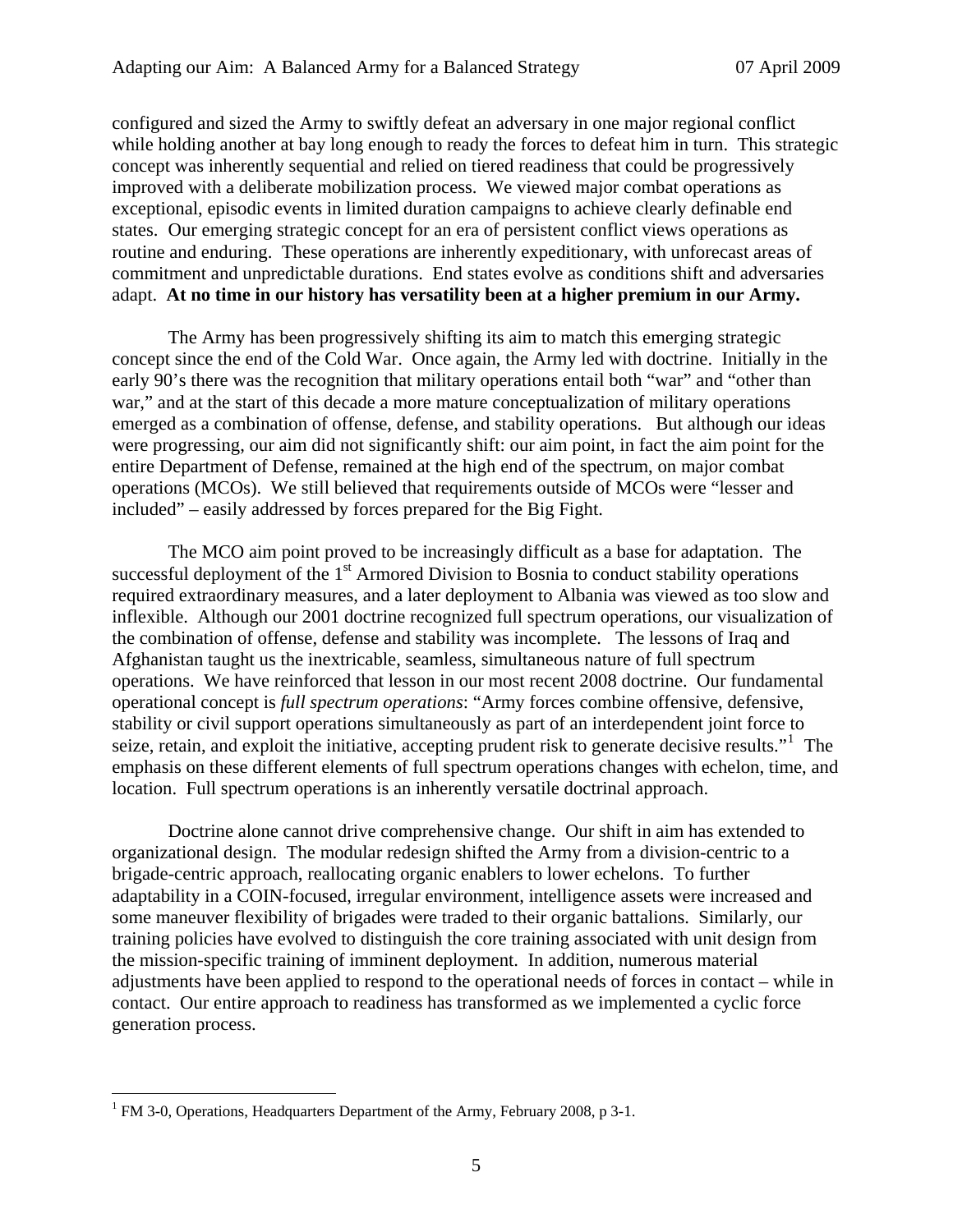But this is only a beginning. Our current institutional processes and programs devolved from a different aim point, and an expired strategic concept. The culture of our Army has not totally assimilated a new aim point, one refocused at the middle of the spectrum of conflict and on full spectrum operations. We – and in truth the entire defense community – are still prone to categorize operations as either "war" or "irregular war," "conventional" or "non-conventional." This is a simplification that conceals the reality of full spectrum operations as we already experience them in Iraq and Afghanistan. This is the challenge posed to us by the Secretary of Defense: we must completely change our thinking and further adapt our aim if we are to be a Balanced Army for a Balanced Strategy.



 Our new aim point, represented by the green oval above, recognizes that we must shift our focus on a broader range of operational requirements, encompassing operational themes of peace operations, limited intervention, irregular warfare and major combat operations. From this central position, we can rapidly adapt and focus anywhere along the spectrum of conflict weighting offense, defense and stability operations according to mission requirements. What this green oval should not imply is that we are optimizing our operational and institutional Army for irregular warfare. While we realize the importance of irregular warfare, the Army does not view it as a distinct, unique category of conflict: *warfare is warfare.* The same capabilities developed for regular, symmetric adversaries can and must be adapted for use against unregulated "irregular" enemies, particularly as they present themselves in hybrid combination with conventional systems. Shifting our aim is not exchanging one "Either-Or" position for another. Aiming at the center of the conflict spectrum will enable us to respond quickly and effectively to these hybrid threats *across* the spectrum, as the situation and mission dictate.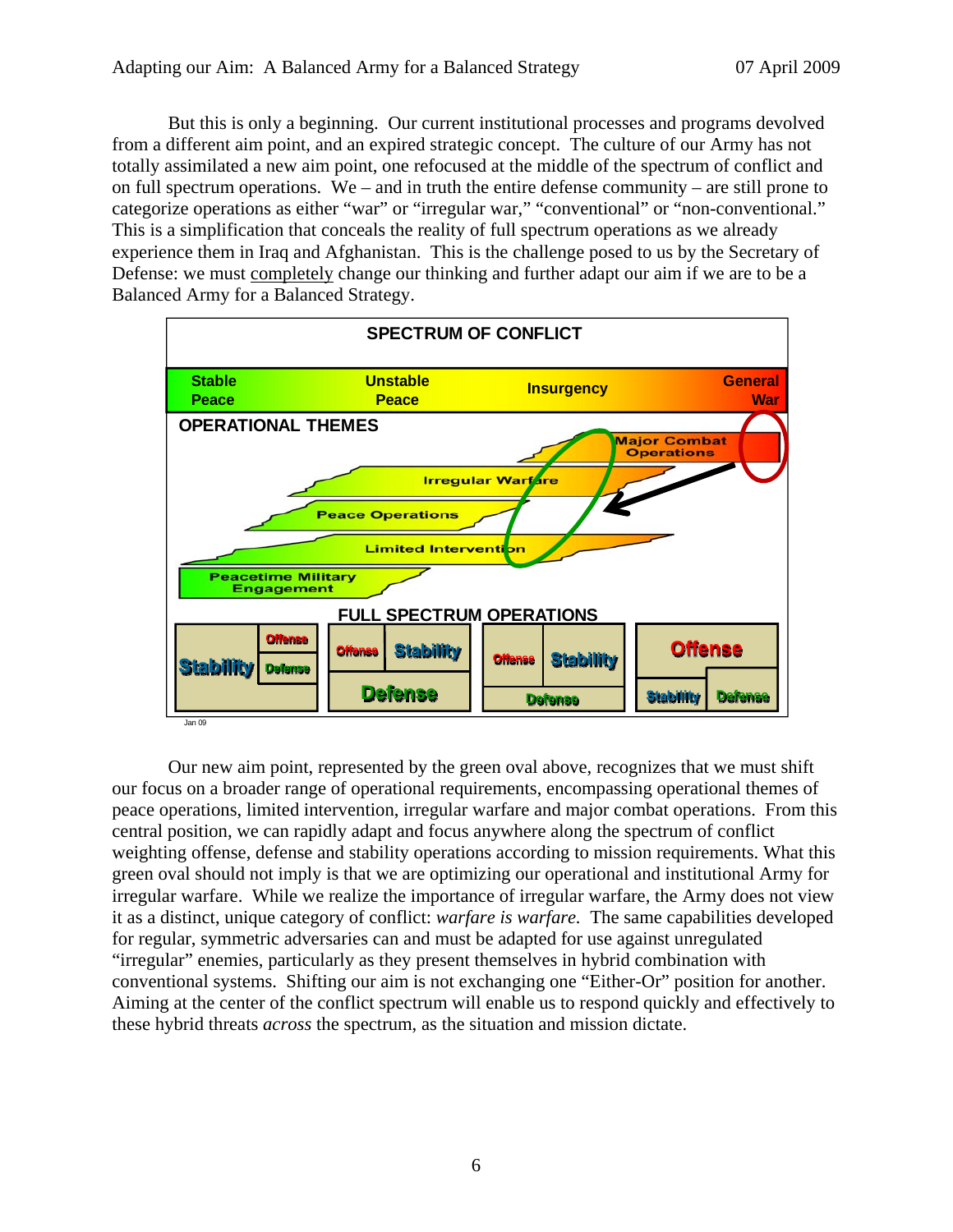### **Building a Balanced Army: A Holistic Approach**

 A Balanced Army adapted to a new aim will be fundamentally different in every dimension of doctrine, organization, training, manning, equipping, stationing, and supporting. An Army that can do this must be capable enough to be *versatile*; mobile enough to be *expeditionary*; responsive enough to be *agile*; precise enough to be *lethal*; robust enough to be *sustainable*; and flexible enough to be *interoperable* with a wide range of partners. These qualities -- **versatile, expeditionary, agile, lethal, sustainable,** and **interoperable** – will be the defining qualities of a Balanced Army. They will describe not only the Operating Force, but also the institutional Army that prepares and sustains our force. Moreover, our adaptation must mature those qualities while we simultaneously win the current fight.

#### **Versatile**

*Versatility* is the central organizing principle of a balanced Army, for it is this quality that will enable our forces and institutions to effectively execute operations across the spectrum of conflict. Versatility acknowledges that exact precision is impossible in predicting force requirements in this volatile and uncertain strategic environment, and that our Army must be able to react to the future as it actually presents itself. A versatile force must possess a balanced mix of multi-purpose



capabilities, and sufficient capacity to accomplish a broad range of tasks across the spectrum of military operations, from peacetime engagement to major combat operations.

Versatility begins with how the Army *thinks* - a solid foundation of coherent, relevant and adaptive concepts and doctrine. We have already cited the recent revision of Field Manual (FM) 3-0, *Operations*, which established full spectrum operations as our capstone operational concept. The concepts supporting full spectrum operations are further refined in updates to subordinate doctrinal manuals such FM 3-24, *Counterinsurgency Operations*, and FM 3-07, *Stability Operations.*

 The Army's modular design efforts of the past five years have immeasurably enhanced the inherent versatility of Army units. We have distributed key enablers previously held at division level and higher to brigade combat teams (BCTs), improving their adaptability. These key enablers include intelligence, surveillance and reconnaissance (ISR) capabilities, critical stability operations enablers (civil affairs, psychological operations, and public affairs), and expanded logistics support, providing them the versatility to effectively perform a variety of missions. The Army can use these modular units and augmentation packages to tailor forces to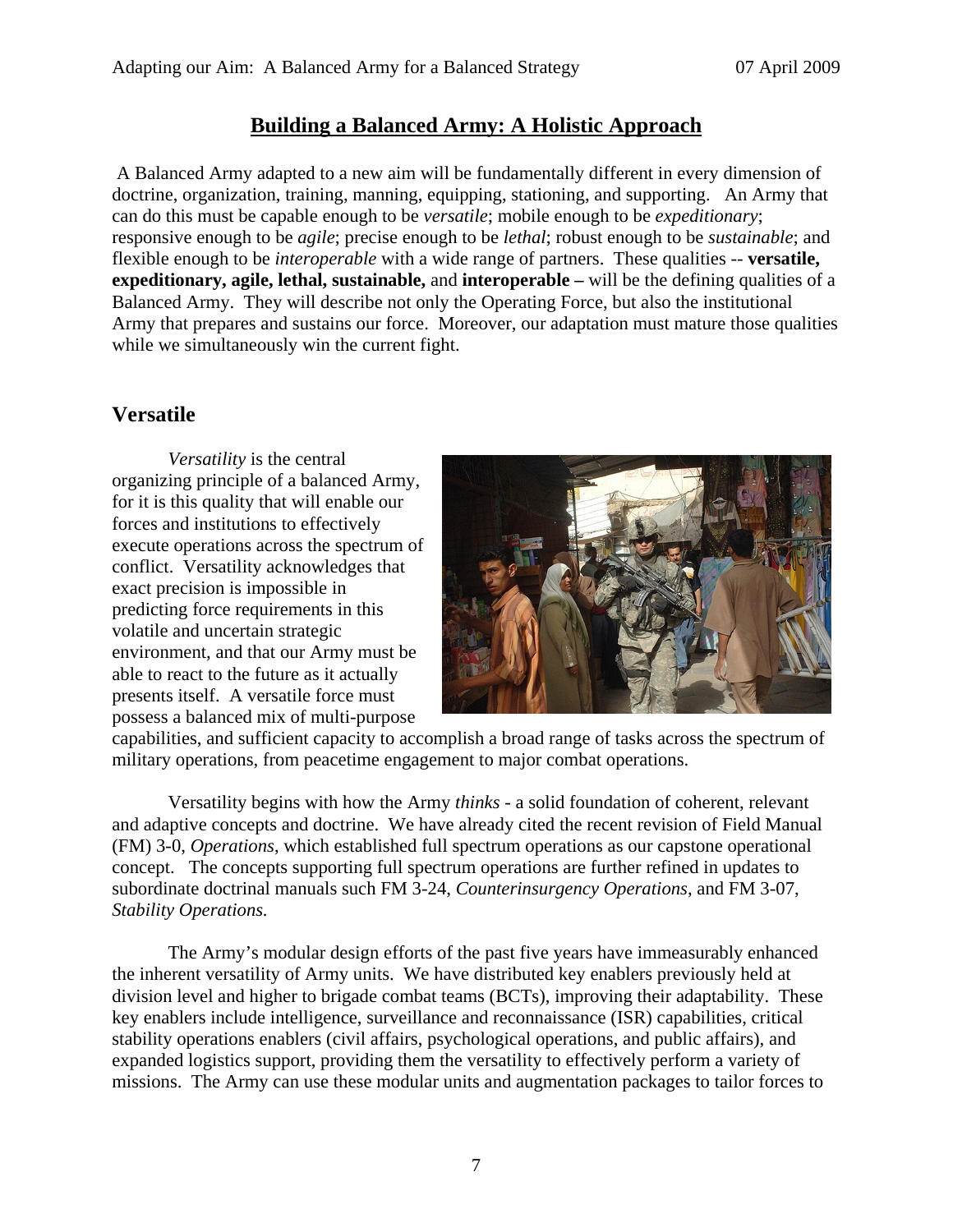meet a variety of mission requirements, thereby increasing the options available to combatant commanders.

 The advent of the modular brigade is a great first step in building a versatile Army. It is not the only step. In this unpredictable strategic environment, MCOs cannot be ruled out, nor can infantry intense operations in dense urban areas or impassable terrain. Versatility must therefore afford operational commanders a balanced mix of force types – heavy, medium, light – so that they can devise effective combinations for each tactical situation. It is our strategic estimate, supported by our experience over the last two decades, that for the foreseeable future we need a multi-weight force, composed of light infantry BCTs, medium Stryker, and heavy armored BCTs; forces of high mobility and robust protection: a force aimed at the middle of the spectrum of conflict. All of these formations have some utility at any point on the spectrum of conflict, while each BCT type possesses relative advantages that compensate for the disadvantages of other types. Moreover, these units can be enhanced as soon as feasible by evolving technologies. The Army can further increase its versatility by increasing the proportion of our units at medium weight, thereby shifting our multi-weight center of balance toward the middle of the conflict spectrum. If the reality of our future proves to be at the left end of the spectrum, the personnel-rich formations in our medium forces will have great utility. If our future is dominated by major combat operations, we can leverage the joint effects of the Air Force and Navy.

 Some have concerns that a full spectrum force cannot be expert at *every* – or in fact *any* – point of the conflict spectrum. Some would advocate an Army that is the sum of its parts – each part optimized against a narrow band of the strategic requirement. They would optimize *capability* at the cost of *capacity*. Can we afford a set of small armies, none of which has the capacity to meet a significant strategic demand? Operational demands are admittedly diverse, but there is a broad range of common requirements that span the spectrum of conflict. A force designed for this common core of requirements will, by definition, not be an ideal match for every specific requirement. Our challenge is to maximize the multi-purpose qualities of our force while investing in those capabilities that posture us to rapidly adapt to specific threat requirements. The gap between design ("about right") and reality (win decisively) is closed by leveraging our demonstrated competencies: tailoring, task organization, training, materiel adaptation and joint effects. To be sure, this approach does not preclude the need for significant specialized capabilities. We should always be alert for that, as we were in standing up Task Force Odin, the Asymmetric Warfare Group, and our Transition Team training capability. Generating force capabilities that optimize our ability to adapt are of premium value.

Versatility can be further enhanced by relaxing the linkages we perceive between units and their equipment. Our recent operational experience illustrates the potential of this as Theater Provided Equipment (TPE) extends the utility of unit designs, and equipment sets are globally 'maneuvered' to match unit deployments. We can extend this versatility by rethinking the composition of our Army Prepositioned Stocks (APS), ensuring that they contain a wide range of capabilities, to include those that increase the survivability of Infantry BCTs within an Improvised Explosive Device (IED) environment. In this way, we can fully prepare our units and Soldiers for the broadest range of challenges they may face.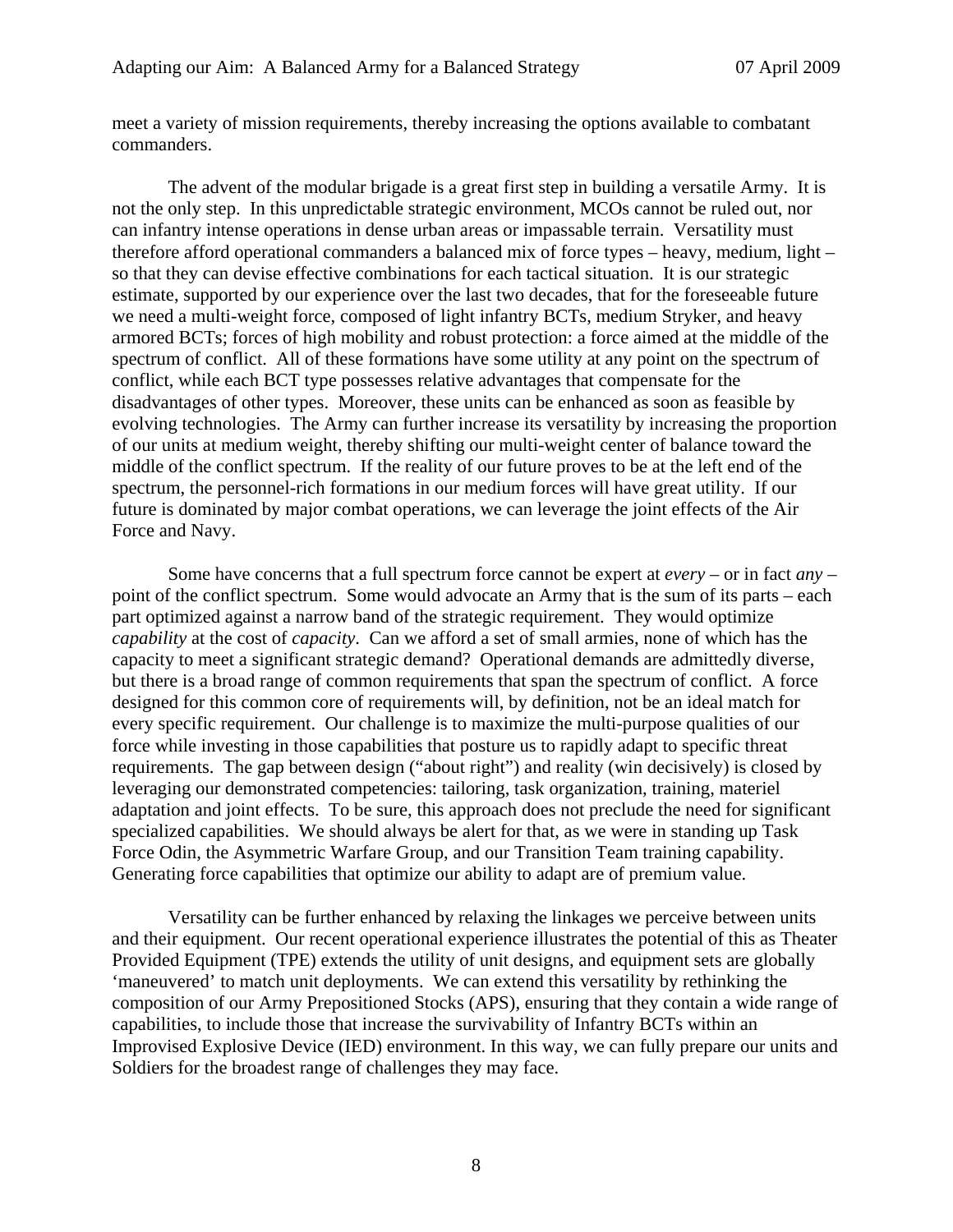Most importantly, the Army is only as versatile as its Soldiers. Every Soldier is a Warrior, and each must be trained and ready to effectively conduct traditional combat operations. However, we must also train Soldiers on a wide range of other tasks that do not relate directly to combat, such as relief, reconstruction and peacekeeping activities. Versatile Soldiers are competent in their core proficiencies, yet adaptive enough to operate across the spectrum of conflict. Only by developing versatile Soldiers can we hope to build the versatile Army we need to overcome  $21<sup>st</sup>$  Century challenges.

### **Expeditionary**

 The dynamic and global character of conflict will require the Army, as part of a joint force, to respond to unanticipated conflicts in austere, unfamiliar locations across the globe and be able to fight upon arrival: we must be *expeditionary*. The Army must be organized, trained, and equipped to go anywhere in the world, conduct forcible entry operations in remote, antiaccess environments, if necessary, and sustain that response for uncertain durations.

 America's recent combat employments in Afghanistan and Iraq demonstrate that neither the duration nor the character of military campaigns in the  $21<sup>st</sup>$  Century is readily predictable. The Army should possess not only the ability to decisively win combat operations, but also the ability to persistently engage and sustain full spectrum operations for as long as necessary to accomplish our operational and strategic objectives. The routine commitment to operations of indeterminate duration has necessitated a complete transformation in the Army's readiness concept. Army Force Generation (ARFORGEN) is a rotational readiness model that is designed to effectively and efficiently generate trained and ready forces for combatant commanders at sustainable rotational levels.

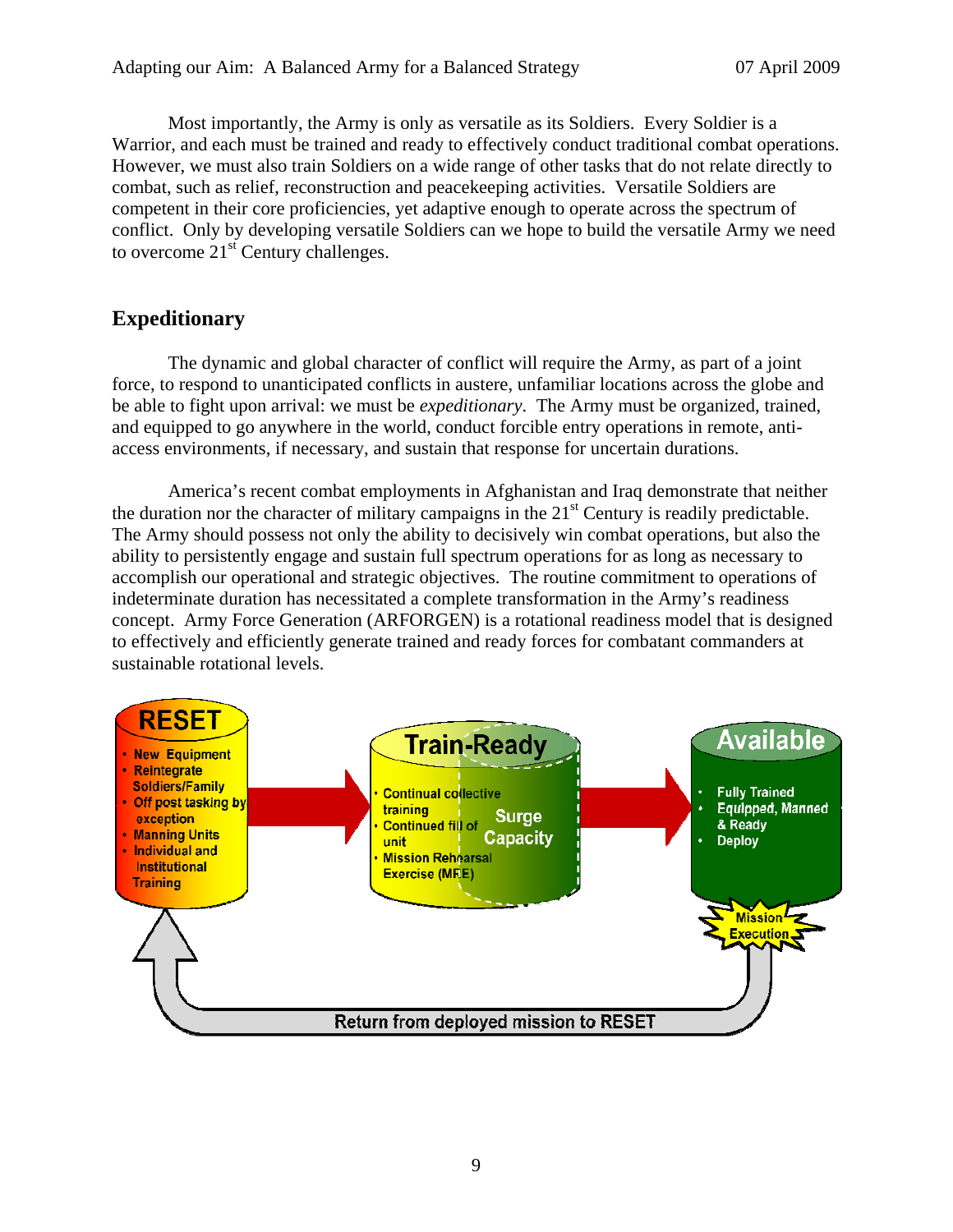The ARFORGEN model consists of three force pools:

• **RESET**: Focuses on recovery from deployment and sets conditions for Soldiers and units to train for their next anticipated or assigned mission. It involves programs to restore Soldiers, Families, units, and equipment to pre-deployment levels.

• **Train-Ready**: Restores training readiness levels. Currently, units in "dwell" (time between deployments) for 18 months or less focus on the skills and capabilities required for their directed deployment mission. Units in dwell greater than 18 months also train on core (conventional) tasks, in addition to the skills required for their next assigned mission. Units from the Train-Ready force pool can be "surged" for unforeseen contingencies.

• **Available**: Units deploy, as directed by our national leadership, to implement the national defense strategy at home or abroad.

Although the Operating Force has experienced several cycles of the ARFORGEN model, our Generating Force manning, equipping and training processes continue to transform.



The Army's global force posture defines the available start points for expeditionary response. Our recent strategic trend has been to shift to a CONUS-based posture, adjusting our forward-stationed presence. There is a natural tension between the flexibility of a CONUS-based response posture and the immediacy of forward presence. This posture – both our stationing and activities – must rapidly generate the forces required by combatant commanders to conduct full spectrum operations across the globe.

 An expeditionary Army must retain an expeditionary mindset – confident and competent enough to quickly adapt and function effectively in any physical or cultural environment. Such a mindset requires that Soldiers and leaders are mentally prepared to deploy anywhere in the world on short notice. Once on the ground, an expeditionary mindset facilitates the ability to accomplish missions with the forces on hand and prepares Soldiers to thrive in austere conditions. Soldiers possessing an expeditionary mindset have the critical-thinking skills necessary to adapt quickly to unexpected situations in unfamiliar physical surroundings.

 An expeditionary mindset also has a cultural component. In an era characterized by conflicts among the people, in which personal interaction between Soldiers and indigenous populations could mean the difference between victory and defeat, Soldiers and leaders must feel confident leaving the relative safety of a fixed forward operating base to interact day-to-day with people of different cultural backgrounds and perspectives within an unfamiliar social environment. Developing this confidence demands that Soldiers and leaders become culturally astute and able to use this awareness and understanding to conduct operations innovatively. While resident in the Operating Force, the Army must expand this mindset to include the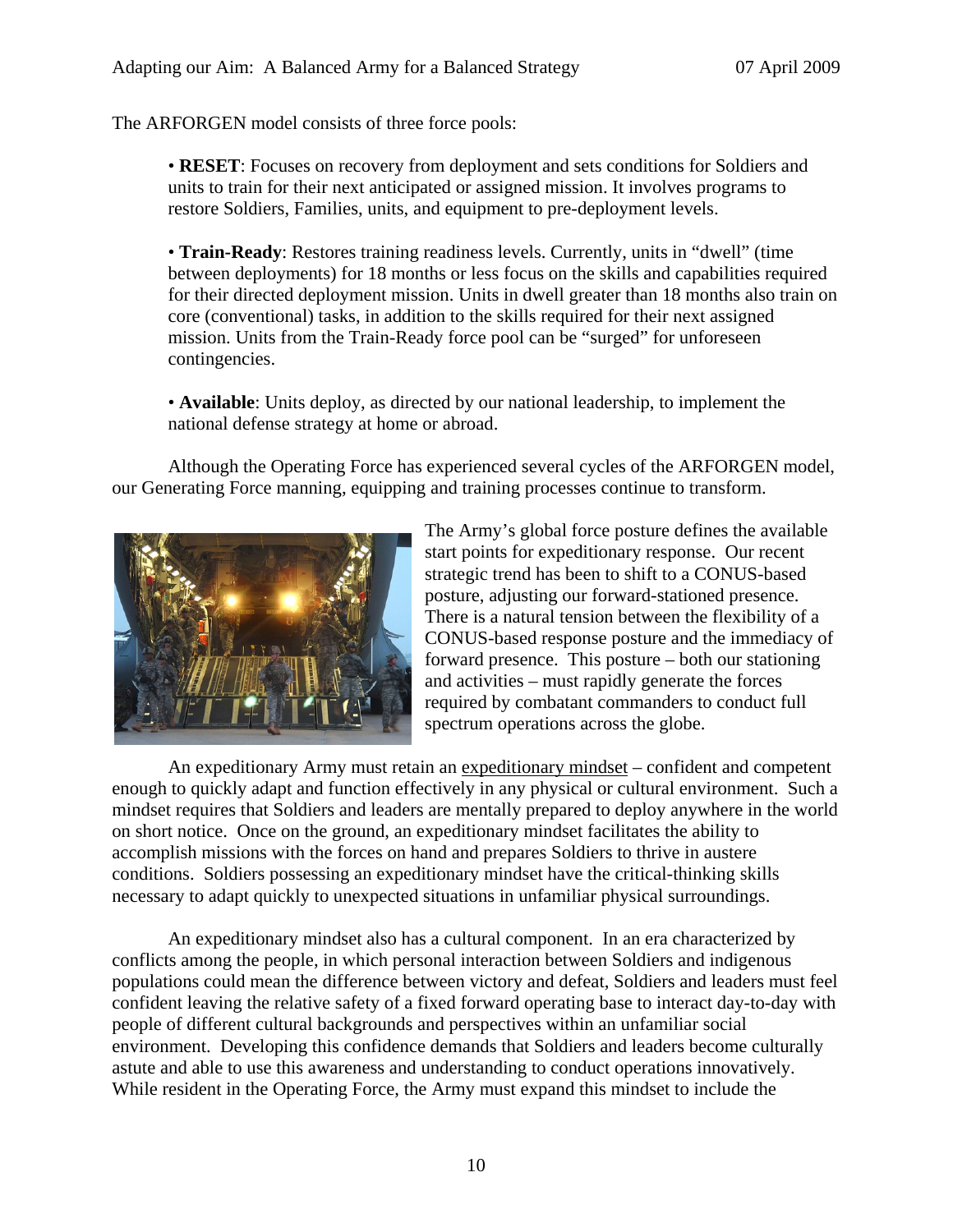Generating Force, the portion of the Army that builds capacity. Given emerging strategies that will emphasize the building of partner capacities, our Generating Force, too, must have an expeditionary mindset.

### **Agile**

While versatility is the ability to do different tasks, agility is the ability to rapidly shift from one task to another. An *agile* Army must have forces able to quickly adapt to exploit opportunities in complex environments. An agile force requires not only agile units but also agile doctrine, minds and institutions.

To build and maintain our agility, we must remain a learning organization, quickly absorbing lessons learned and applying them to current and future problems. One key to institutionalizing our learning is adaptive doctrine. While we have produced new, innovative concepts to improve our effectiveness in operations, simply publishing new manuals isn't enough. Doctrine must grow and adapt based on the hard-earned lessons being learned daily in the field. Through the Center for Army Lessons Learned (CALL), our institutions are able to quickly collect, analyze and disseminate best practices from units in contact to ensure that Army doctrine remains agile in confronting hybrid challenges.

Armed with agile doctrine, Soldiers must possess the mental agility to react quickly and appropriately to constantly changing situations and complex environments. There is substantial evidence that our post-9/11 deployments are creating a culture of agility within the ranks. Our Soldiers understand that the mission is the determining factor for manning and equipping. They are the ones who make it possible for tank companies to operate as dismounted infantry; artillery units to operate as motorized infantry; or food service sections to operate as personal security detachments. They have self-learning and adaption skills honed in dealing with dynamic enemies in a diverse, complex human environment.

 To direct agile Soldiers, the Army must continue to develop agile leaders able to handle the challenges of full spectrum operations. Agile leaders are adaptive thinkers that use their individual initiative and understanding of the environment to quickly and boldly seize and exploit opportunities as they present themselves. While our junior officers and non-commissioned officers have had ample opportunities to develop their mental agility on the battlefield, we must develop and empower agile, adaptive leaders at all levels, from the tactical to the strategic.



To further develop agile minds, we must prepare Soldiers and leaders to function effectively in complex operational environments through a variety of institutional, operational, and self-development educational and training opportunities. Army training and education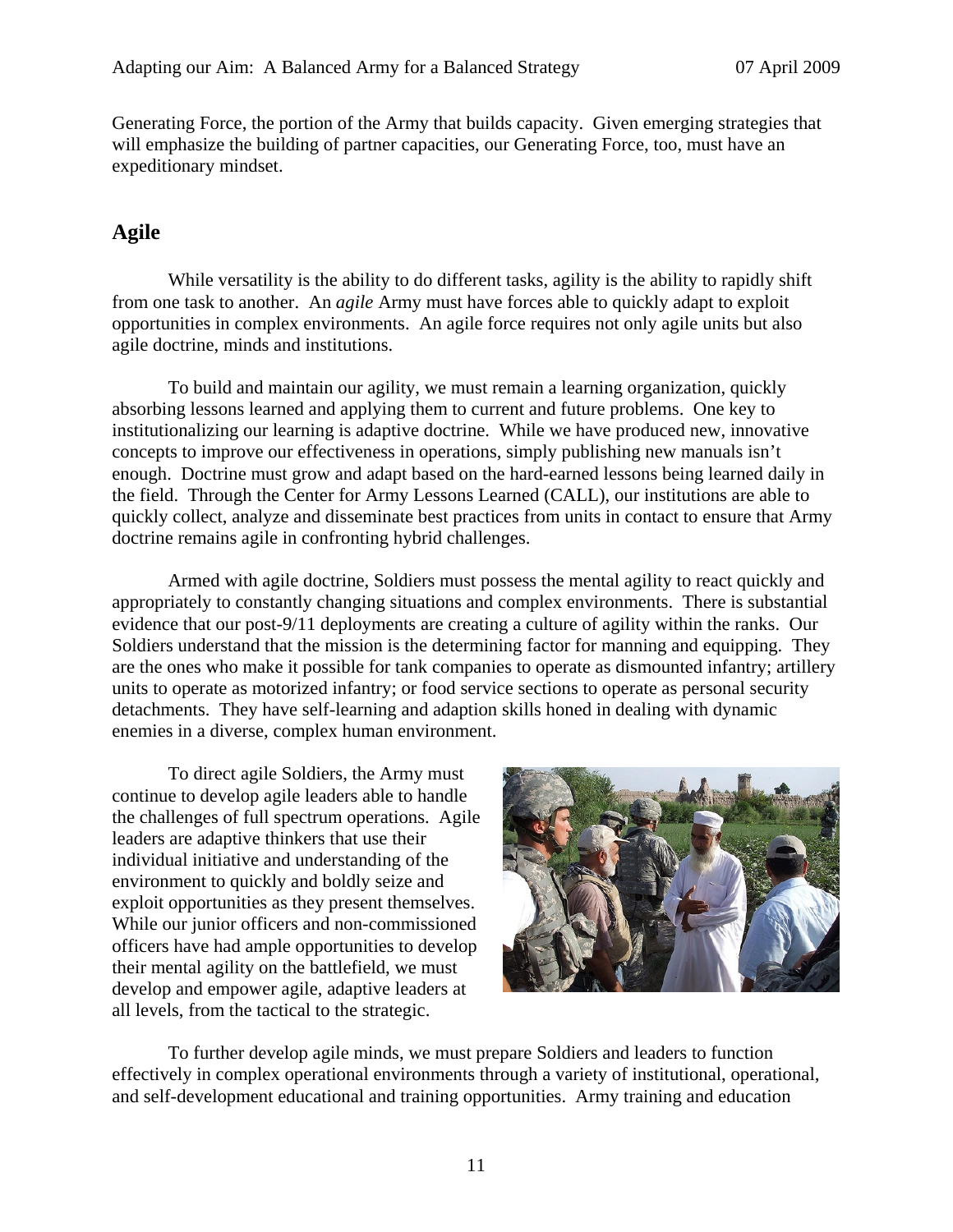programs must be dynamic and adaptive, developing full spectrum capabilities within the operating force while keeping pace with constantly evolving doctrine and operational requirements. We will continue to incorporate hard-learned battlefield tactics, techniques and procedures into individual and collective training so that Soldiers and leaders possess the requisite and relevant skills required for full spectrum operations. Diverse, realistic training and education will develop the agile Soldiers and leaders that make up agile units.

 Agile units deserve agile institutions. While focused on building versatile, agile units capable of adapting to changing environments, the institutional Army has continued to utilize processes and procedures designed for the Cold War. Consequently, the Army as an institution must fundamentally transform its organization and processes to be able to rapidly respond to unforeseen strategic challenges. Once the mission is defined, our institutions must seamlessly and continuously adapt – tailoring force packages and quickly readjusting training, manning and equipping – to ensure units have all of the physical and mental tools necessary to succeed. Without institutional adaptability, agility will not be obtainable.

 To achieve this agility, we have established organizations such as the Army Asymmetric Warfare Group, which continuously identifies and assesses capability gaps through first-hand observation and quickly develops solutions to fill these gaps. Furthermore, we continue to provide deploying Soldiers with the equipment they need to complete their assigned missions through Rapid Equipment Fielding and the Rapid Fielding Initiative as well as through Operational Needs Statements. Our challenge is to incorporate these adaptive processes into our institutions without stifling the initiative and flexibility they possess.

### **Lethal**

Only the armed forces possess the core competency of applying lethal force. This competency requires the capability to overmatch any enemy across the spectrum of conflict while mitigating collateral damage. The Army achieves such competency by operating as part of a joint team with air, naval, and special operations forces.

 The Army does not employ its lethality indiscriminately. Conflicts among populations require the employment of proportional lethal force with precision.To do so effectively, Soldiers and leaders must be able to quickly and accurately discriminate between hostile, friendly and neutral actors and apply precise lethal effects on identified targets.



 Lethal precision requires precise delivery systems, superior intelligence capabilities and broad situational awareness. As the Army "spins out" advanced capabilities to BCTs currently fighting in Iraq and Afghanistan, these systems are providing precision fires and advanced intelligence, surveillance, and reconnaissance capabilities, exponentially increasing Soldiers' ability to positively identify and apply precision lethality to legitimate threats. Concurrently, these systems enable commanders at the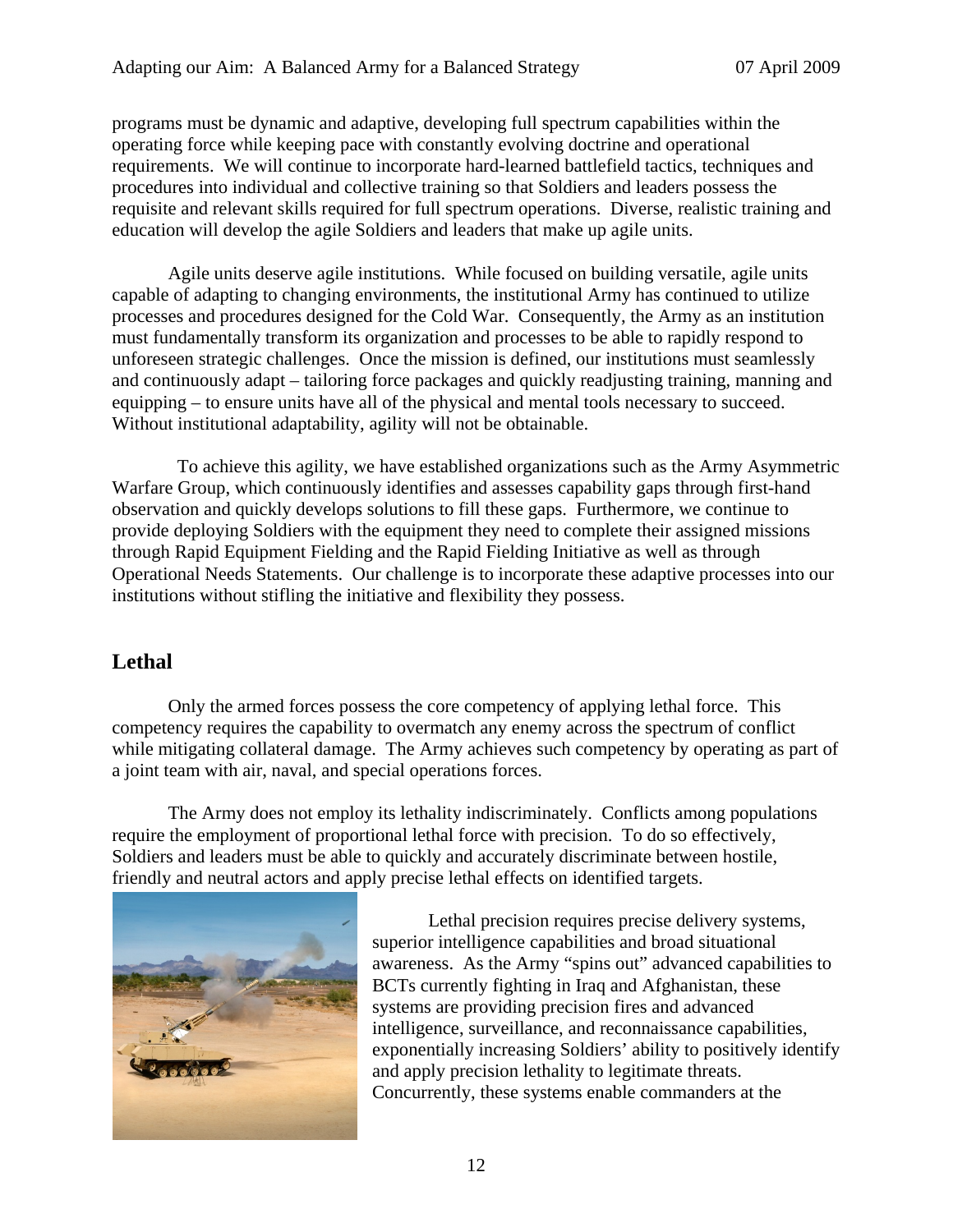operational level to gain broader situational awareness and shift resources appropriately to gain an advantage over the threat, while mitigating collateral damage to the surrounding populace.

 Finally, the requirement for precision also extends to how we execute non-lethal "fires". In a population-centric operating environment, we must be precise in the execution of information operations, including psychological operations (PSYOPS), to ensure that we are sending the most effective message to the right audience in a timely manner.

#### **Sustainable**

 Strategically, the Army's long-term sustainability is inextricably linked to how we manage and balance our force structure, readiness, equipping priorities and, ultimately, our ability to sustain the All-Volunteer Force. To sustain the force over the long term, we must first provide some rotational predictability for our Soldiers and Families. The ARFORGEN model will achieve this predictability while ensuring we have sufficient capacity available to meet operational demands. To build a more sustainable force structure, we will grow to 1.1 million

personnel, an increase of 65,000 soldiers in the Active Component (AC), 8,200 in the Army National Guard by 2010, and 1,000 in the Army Reserve by 2013. Upon completion, the Army will

|                         | <b>Steady-State</b>     | <b>Surge Conditions</b>  |
|-------------------------|-------------------------|--------------------------|
| <b>AC Rotation Goal</b> | 1:3 $(9:27 \text{ mo})$ | 1:2 $(12:24 \text{ mo})$ |
| <b>RC</b> Rotation Goal | $1:5(12:60 \text{ mo})$ | 1:4 $(12:48 \text{ mo})$ |

be able to continuously supply 15 BCTs and their support forces at the preferred "Steady-State" rate of 1:3 (AC) and 1:5 (RC). If we must surge to support operations or respond to contingencies, we can sustain a supply of 20 BCTs at a 1:2 (AC) and 1:4 (RC) deployment ratio. Though 20 BCTs are still insufficient to meet our current strategic demand, it is a substantial improvement over current capacity.

 The Army cannot meet its BCT steady state and surge supply goals without the support of our Reserve Component (RC). The increased demands of our combatant commanders, coupled with the size of our Active Component (AC) force, require that we routinely employ RC forces as part of our operational force. Continued and routine access to our RC forces is essential to sustaining current operations, and is improving the overall operational experience and quality of our RC forces. Additionally, adequate Army National Guard (ARNG) forces must be ready and immediately available to their State and Territorial authorities to respond to domestic crises. We are building a Total Force in which our RC forces are also on a rotational cycle, but at a deployment rate about half that of their AC counterparts. This cyclical readiness model will increase predictability for Soldiers, Families, employers, and communities, and enable our RC to remain an integral element of the operational force while also providing the Nation with a strategic reserve (i.e., those non-deployed RC units which are two years from commitment).

 The Army's top priority is to sustain the All-Volunteer Force. To do this, we must provide Soldiers and Families a level of support commensurate with their dedicated service. A key element of this support is the implementation of the RESET model, a program that provides a reconstitution period (6 months for AC Soldiers, 12 months for RC Soldiers) after a unit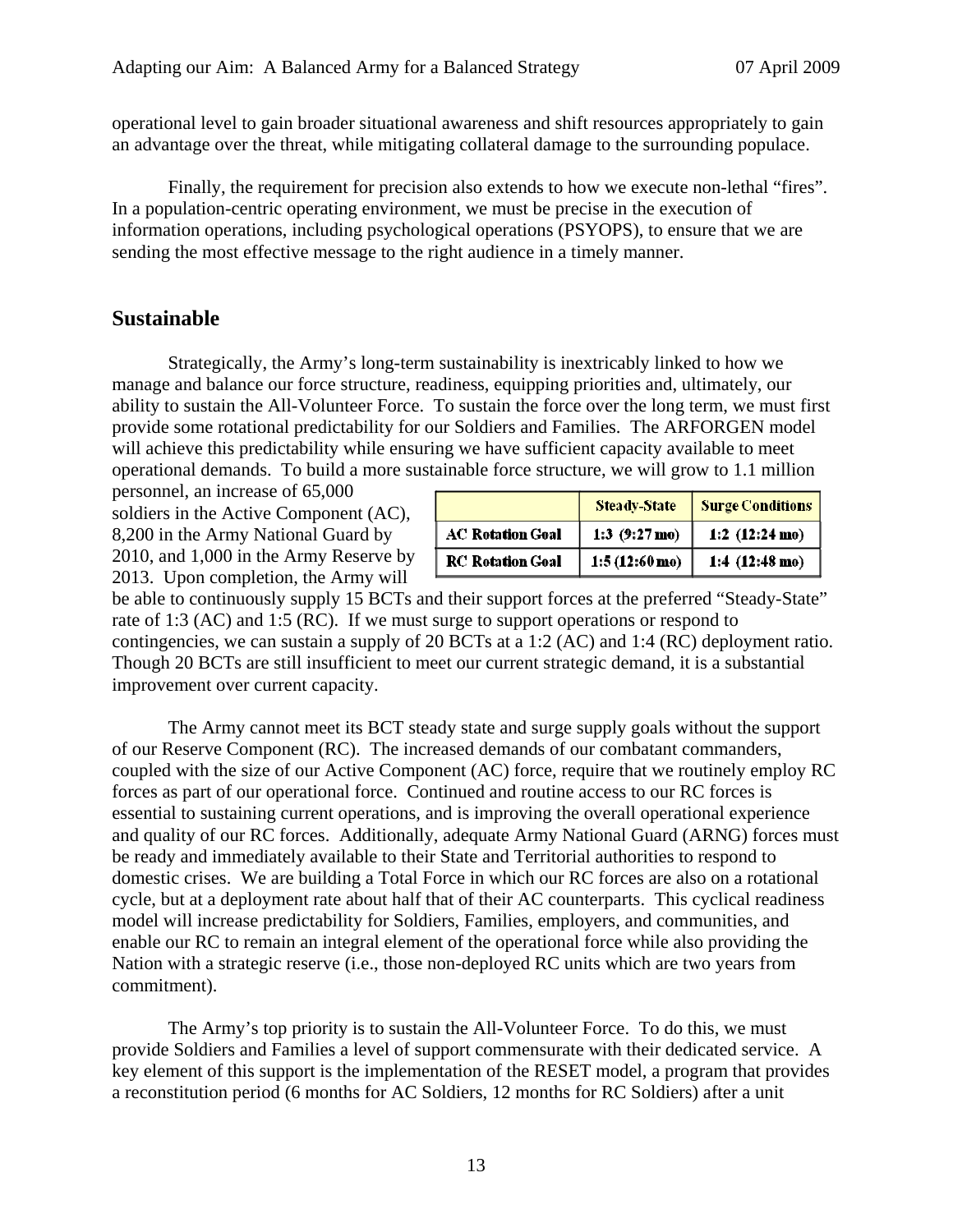

returns home to help Soldiers and their Families re-integrate and reverse the cumulative effects of months apart. Sustaining the All-Volunteer Force over the long term is also directly tied to the quality of people we recruit and retain. While recruiting initiatives are meeting scheduled goals to enlist quality Soldiers, our retention initiatives are ensuring that the combat-seasoned Soldiers winning the current fight will provide the leaders the Army needs in the future.

Sustaining our forces in current and future operations also requires survivable vehicles and equipment. Although we have made great

strides in ensuring our Soldiers are more survivable on today's complex battlefield with advanced body armor and better-protected vehicles, we must continue to develop even more effective capabilities. Additionally, a smaller logistical "footprint" enabled by advances in energy efficiency will make our forces more sustainable in austere environments and decrease the frequency of Soldiers driving down IED-strewn lines of communication.

Finally, sustaining unit and personnel readiness requires maintenance and upgrade of Army facilities and infrastructure. As the Army grows, our installations must provide the facilities capable of sustaining the future force while remaining committed to improving the services available to Soldiers and their Families, especially to our Wounded Warriors. Our Soldiers' and Families' service and sacrifice warrant nothing less.

#### **Interoperable**

Well beyond the capability to operate on the same radio frequencies and utilize the same caliber ammunition, an interoperable Army must be able to build unity of effort with other government agencies, indigenous forces and international partners. The Army can lead the development of interoperability with the interagency, allies and indigenous forces by sharing our planning and organizational skills. The Army can also facilitate unity of effort through the development of both an interoperable mindset and interoperable technologies.

 Recognizing the need to build partner capacities, the Army has increased the size of the Special Forces as well as shifted personnel to fill critical enablers. We fully appreciate the unique contributions these Soldiers make to the current fight and have incentivized these billets with increases in pay and promotion. The Army is also preparing its general purpose forces to fulfill these missions, with the goal of providing select BCTs with a regional focus.



 To enhance the Army's interoperability and ensure a common view of how the Army, the joint force, and civil government agencies should work collaboratively, we must actively contribute to the development of interagency doctrine. Such doctrine would provide the